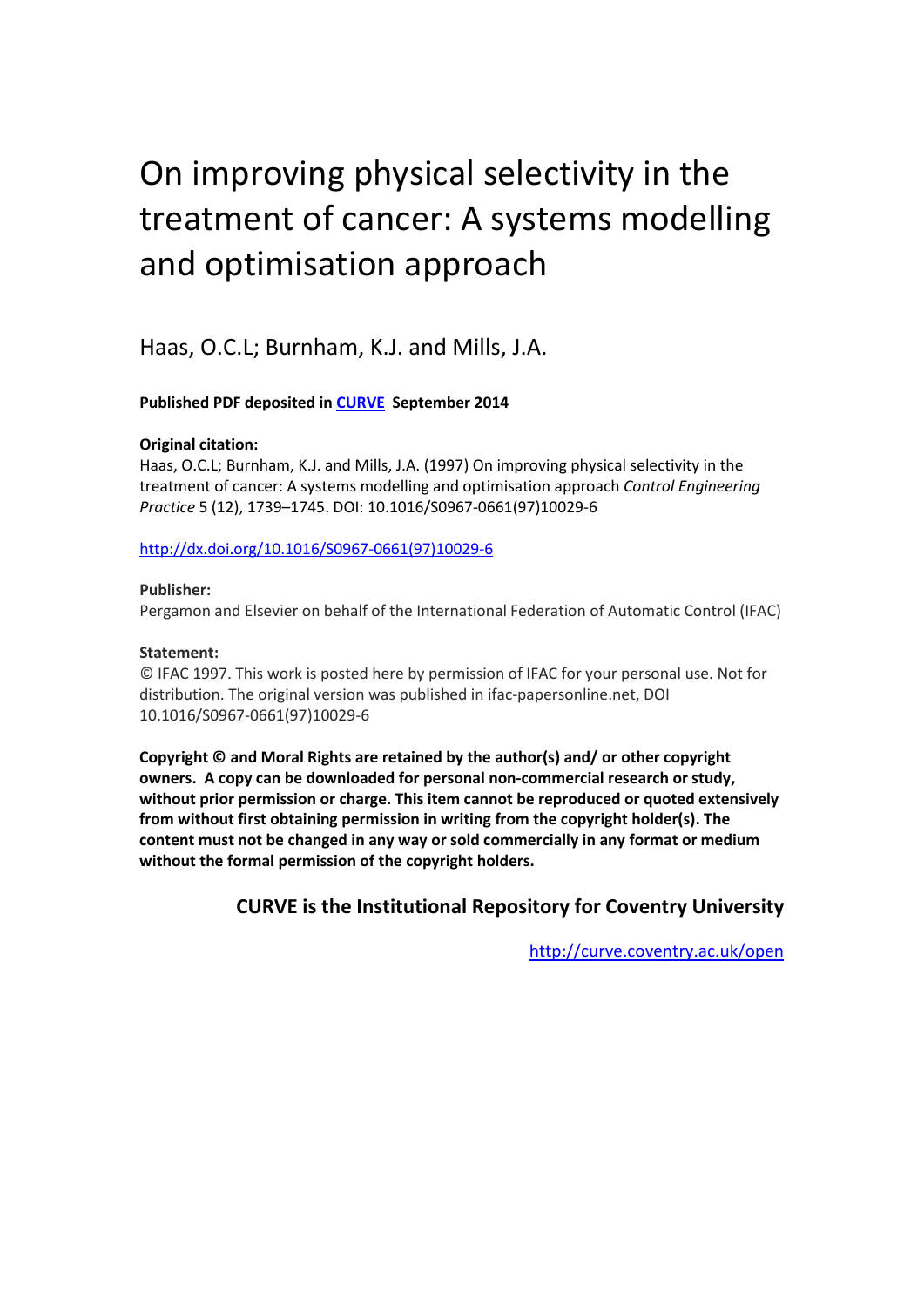

PII:S0967-0661 (97) 10029-6

# **ON IMPROVING PHYSICAL SELECTIVITY IN THE TREATMENT OF CANCER: A SYSTEMS MODELLING AND OPTIMISATION APPROACH**

O.C.L. Haas\*, K.J. Burnham\* and J.A. Mills\*\*

*\*Control Theory and Applications Centre, Coventry University, UK (cta@coventry.ac.uk) \*\*Department of Clinical Physics and Bioengineering, Walsgrave Hospital, UK* 

#### *(Received July 1997; in final form August 1997)*

Abstract: This paper presents the results arising from a practical implementation of a novel hybrid optimisation scheme, used to solve the inverse problem in radiotherapy treatment planning (RTP). A matrix-based beam model which has been developed making use of a control systems modelling approach is used, together with a hybrid optimisation scheme. Patient-specific compensator profiles are deduced from the intensity modulated beam profiles obtained from the hybrid scheme, with use being made of an exponential attenuation factor coupled with a point spread convolution function to account for the scatter in the compensator. A good agreement between the predicted and actual conformational distributions is achieved. *Copyright © 1997 Elsevier Science Ltd* 

Keywords: Genetic algorithms, geometric approaches, inverse problem, iterative methods, least squares methods, multiobjective optimisation, physics, systems methodology.

#### 1. **INTRODUCTION**

Improved treatment of cancer can be achieved either by adding substances whereby the sensitivity of diseased cells to radiation is increased, or by improving the physical selectivity of the treatment by conforming the dose delivered as closely as possible to the dose prescription. The approach presented in this paper differs from previous work in that a global view of the optimisation of radiotherapy treatment is considered. In particular, all the important aspects of the optimisation are taken into account. Following the steps of treatment planners, the algorithm starts with the optimisation of the beam orientation, prior to optimising the beam intensity modulation, and finally adapts the theoretical solution obtained with an analytical technique derived from iterative least squares (ILS) combined with a parallel beam model to a practicably implementable solution. This requires the actual beam divergence as well as the compensator itself to be taken into account. The aim

of the prescription is to deliver a suitably high dose to the diseased region within the prescribed target area (PTA), whilst sparing the organs at risk (OAR) and minimising the dose delivered to the other healthy tissues (OHT). To improve the solution further, additional criteria such as the minimisation of hot spots created by unbalanced plans have been developed (Haas, et al., 1996a). Optimising a treatment to improve its physical selectivity involves the determination of both the optimal beam orientation, as well as the optimal intensity modulated beam (IMB) profiles. The latter involves the solution of the so-called "inverse problem" in RTP (Brahme, 1988). In previous work the inverse RTP problem has been solved either with analytical techniques (Holmes and Mackie, 1994) or with random search techniques such as simulated annealing (Webb, 1991). However, most optimisation methods have not considered practical implementation problems, and have rarely been physically demonstrated (Bortfeld, et al., 1994). In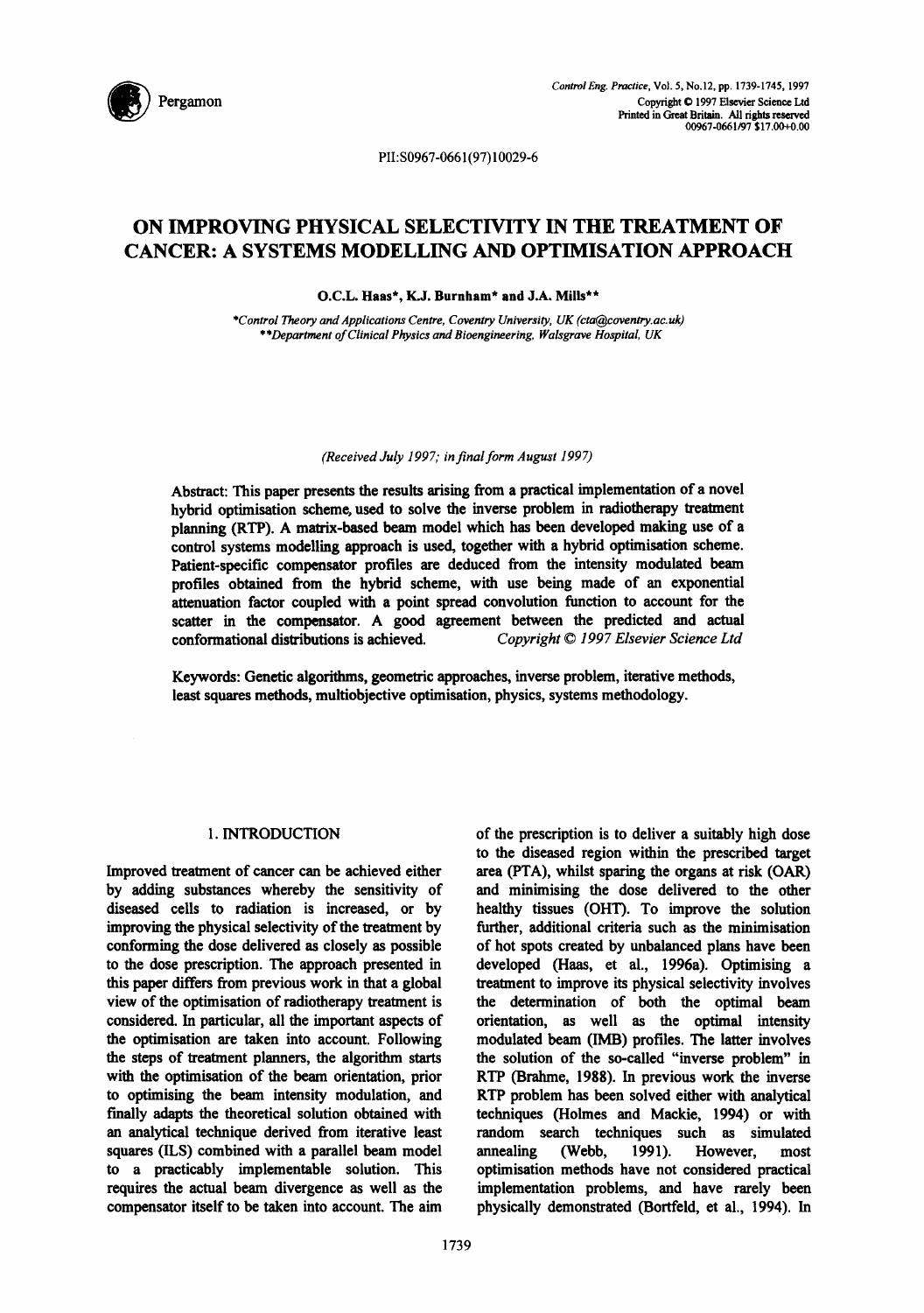this work a hybrid optimisation technique has been adopted, in which use is made of both analytical and random search techniques.

IMBs can be realised with complex dynamic techniques based on the use of multileaf collimators (MLCs), or static techniques making use of patientspecific compensators (PSCs). Although MLCs have been favourably compared to traditional beamshaping techniques (Fernandez, et al., 1995), they are not used dynamically under clinical conditions. Therefore, in this work the PSCs, which are deduced from the optimised IMB profiles, are used to modulate the beam intensities.

#### 2. BEAM MODELLING

Two-dimensional parallel and divergent pencil beam models have been developed around a matrix formulation that lends itself to the solution of the inverse problem. The parallel formulation is used solely with ILS, whilst the divergent model is used to advantage with forward-solving methods, such as genetic algorithms (GAs).

The model developed here separates the dose delivered by a given beam into primary and scatter contributions. The primary dose depends only on the depth for a homogeneous medium, and can be computed using density-weighted path lengths or equivalent path lengths for an inhomogeneous medium (Redpath and Aspratakis, 1994). The scatter contribution attempts to account mainly for the Compton scattering effect due to the incoming photons interacting with the body structures (Attix, 1986). In addition, account is taken of in-air-profile, penumbra and patient contour correction (Haas, 1997).

Each beam involved in a treatment plan can be decomposed into elemental pencil beams. Each pencil beam can be modified independently to produce a set of IMBs from which the resulting dose d is given by

$$
\mathbf{d} = \mathbf{\Phi} \, \mathbf{b} \tag{1}
$$

where  $b$  is the vector of IMBs and  $\Phi$  is the dose calculation matrix, details of which may be found in (Haas, 1997).

In order to make use of the beam model in the prediction and delivery of conformal treatment, it has been tuned to replicate 6 MV and 25 MV photon beams that are in use at Walsgrave Hospital, NHS Trust, Coventry.

The behaviour of a beam interacting with the human body structures can be described or characterised in terms of central axis percentage depth dose (%DD) and the isodose profiles at various depths. Such features provide information regarding the attenuation of the beam with respect to depth and characterises the variation of the dose across the field respectively. Because the density of human body structures is close to that of water, it is common practice to assess beam models using a water phantom, see Figure 1.



Fig. 1. Water phantom used to assess the beam model for a homogeneous medium at Walsgrave Hospital, NHS Trust, Coventry.

The dose is measured using an ionisation chamber immersed in a water phantom. The process involves traversing the ionisation chamber across the field (beam width) at depths of 1.5, 9.5, 14 and 25 cm.

Wedge-shaped compensators are routinely used in the delivery of radiotherapy treatment to attenuate the beams. Whereas the gradient across a field shaped by IMBs is likely to be non-uniform, a wedge-shaped compensator gives rise to a constant gradient across the field. In order to demonstrate the ability of the beam model to replicate dose distributions formed by standard wedges and IMBs, a wedge-shaped compensator that is shorter than the field size (FS) has been used, see Figure 2.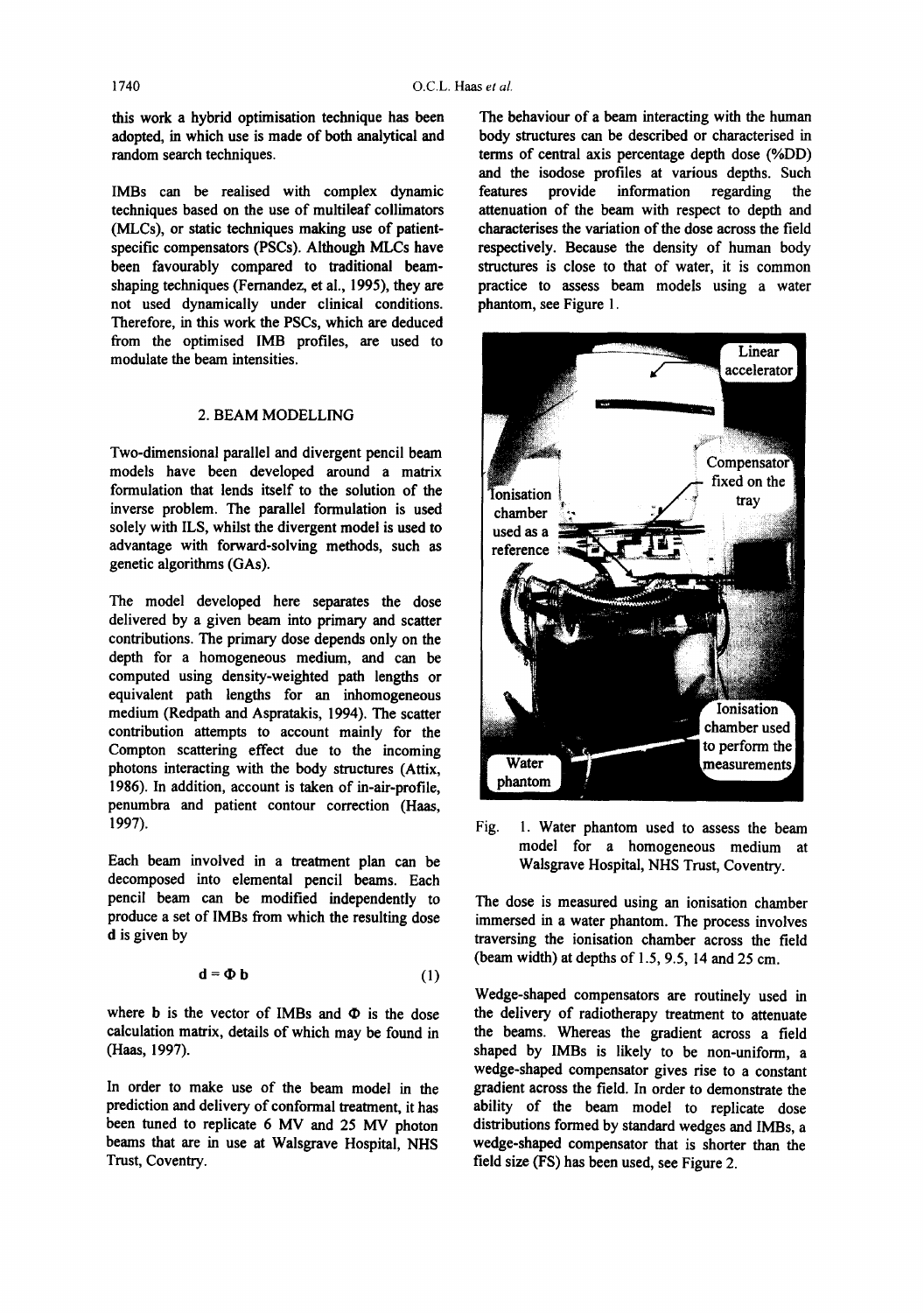

Fig. 2. Illustrating a wedge-shaped compensator located on the tray of the linear accelerator.

Note that due to the divergence of X-ray photon beams, a field size (FS) of 6.6 cm  $\times$  6.6 cm at the tray level, positioned at 66.0 cm from the beam source, corresponds to a FS of 10.0 cm  $\times$  10.0 cm at a source-to-skin distance (SSD) of 100.0 cm.

With reference to Figure 3, it can be observed that although the wedge-shaped compensator has a vertical edge between the highest point of the compensator and the tray, the isodose plot shows a much smoother increase in the dose. This limits the type of profile that can be physically achieved with PSCs. Clearly, this is required to be taken into account, both in the optimisation process as well as in the implementation of PSCs.



Fig. 3. Comparison between measured '+' and calculated '-' isodose plots at depth  $a=1.5$  cm,  $b=9.5$  cm,  $c=14.0$  cm and  $d=25.0$  cm for a 6 MV photon beam with a wedge-shaped compensator inserted into the beam path.

The model is able to reproduce the dose distribution adequately, with the mean absolute error expressed as a percentage between the calculated and the measured dose being approximately 1.8%.

#### 3. USE OF MULTIPLE BEAMS IN RTP

The first step in any RTP procedure is for the treatment planner/clinician to select the number and orientation of the beams. The increased complexity of treatment plans, particularly in conformation

therapy, where many beams may be involved, has provided the motivation to develop fast and robust methods for optimising the beam orientation.

The overall optimisation of the orientation and the intensity modulation of all the beams involved in a treatment plan is illustrated using a typical case involving a prostate cancer in the pelvic region. Figure 4 shows a typical computed tomography (CT) slice, in which the regions of interest (ROI) for the planning stage are outlined. The ROI are the PTA, the OAR and the OHT.



Fig. 4. Typical CT slice of a pelvic region with manual delineation of the ROI.

In (Haas, et al., 1996b) a geometrical formulation of the coplanar beam-orientation problem, coupled with a form of multiobjective genetic algorithm (MOGA), is introduced. Figure 5 shows a typical set of nondominated solutions, referred to as a "Pareto-optimal set" (Fonseca, 1995; Steuer, 1986) determined by the MOGA.



**Fig. 5. Pareto-optimal set used in RTP.** 

The solutions are displayed for three normalised objectives; namely cost in the PTA, cost in the two OARs, and the number of beams. The point marked '\*' represents a solution selected for its high degree of conformation with the PTA. The optimised beam orientation for this solution is shown in Figure 6.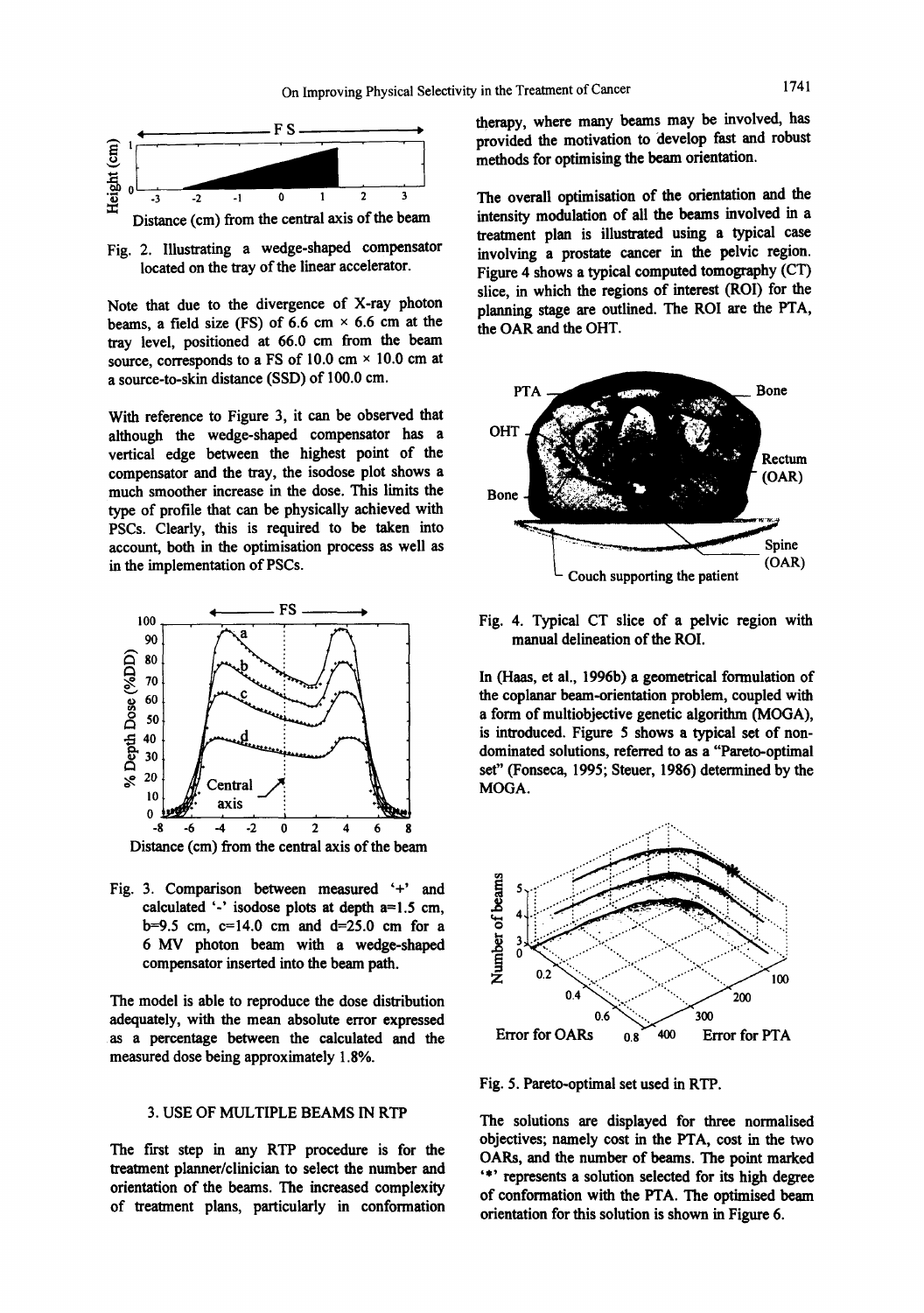

Fig. 6. Optimal beam orientation corresponding to the solution marked '\*' in Fig. 5.

Note that although several beams overlay the two OARs, a reasonably low dose should be received. This is due to the fact that the beam entry points are chosen to be closer to the PTA than to the OARs (Haas, et al., 1996b).

#### 4. HYBRID OPTIMISATION SCHEME

The aim of the hybrid scheme is to exploit the desirable features of analytical ILS and random search MOGA techniques. Initially ILS is used to determine a good solution in only a few iterations, and a MOGA is subsequently used to adapt the solution whilst allowing additional freedom in the choice of objective function employed.

The cost function utilised within the ILS scheme minimises:

$$
\mathbf{J}_{(\mathbf{b})} = \{ \ \alpha \, C_{\text{PTA}} + \beta \, C_{\text{OAR}} + \delta \, C_{\text{OHT}} \} \tag{2}
$$

where  $C_{\text{PTA}}$ ,  $C_{\text{OAR}}$  and  $C_{\text{OHT}}$  are defined as:

$$
C_{\text{PTA}} = \left[\delta_{\text{PTA}} \cdot \mathbf{d}_{\text{PTA}}\right]^{\text{T}} \left[\delta_{\text{PTA}} \cdot \mathbf{d}_{\text{PTA}}\right] \tag{3}
$$

$$
C_{OAR} = [\delta_{OAR} - \mathbf{d}_{OAR}]^{T} [\delta_{OAR} - \mathbf{d}_{OAR}]
$$
 (4)

$$
C_{\text{OHT}} = \left[\delta_{\text{OHT}} \cdot \mathbf{d}_{\text{OHT}}\right]^{\text{T}} \left[\delta_{\text{OHT}} \cdot \mathbf{d}_{\text{OHT}}\right] \tag{5}
$$

with  $\delta$  representing the prescribed dose and  $d$  the calculated (or predicted) dose for each ROI. Note that  $\alpha$ ,  $\beta$ ,  $\gamma \in \mathcal{R}$  are the objective weightings, chosen such that  $\alpha \leq \beta \geq \gamma$ . This ensures that a high dose, according to prescription, is delivered to the PTA, with a minimum dose to the OAR and a low dose to the OHT (Haas, et al., 1996a).

In the approach developed in this work, each beam is considered as a 'semi-independent' system. This is believed be advantageous since a computationally complex problem is divided into  $N_{beam}$  smaller problems. The inverse problem is iteratively solved for each beam, such that the overall search strategy can be separated into parallel and sequential processes.

#### *4.1 Parallel processes:*

- Extract the individual error allocated to each beam.
- Solve each inverse problem

$$
\mathbf{b}_{i} = \mathbf{b}_{i-1} + [\mathbf{H} - \lambda \mathbf{diag} \mathbf{H}]^{-1} \Phi^{T} [\mathbf{W}[\delta - \mathbf{d}]] \quad (6)
$$

where  $\mathbf{b}_i$  is the current estimate of the IMB vector that is deduced from the previous estimate  $\mathbf{b}_{i+1}$ , with  $\mathbf{H}=\mathbf{\Phi}^T\mathbf{\Phi}$ , and  $\lambda \geq 0$  is chosen as  $\lambda = 0.6$ . The adaptive weighting matrix W, the form of which is fully detailed in (Haas, 1997), is a diagonal matrix in which the elements are functions of both the errors and the ROI considered. The aim is to modify the initial objective weightings in order to vary their importance according to the dose variation between grid points belonging to the same ROI.

Calculate the beam dose distribution, i.e. rotate and map the resulting dose distribution onto the total dose matrix grid.

#### *4.2 Sequential processes:*

- Sum all the dose distributions.
- Calculate the error between prescribed and calculated dose.
- Allocate a portion of the error to each beam.

Making use of this adaptive error-weighting scheme combined with ILS gives rise to the isodose contour plot shown in Figure 7.



Fig. 7. Dose distribution obtained using the ILS scheme with adaptive weighting of the error.

Note that whilst the dose within the PTA is within specification (100%  $\pm$ 5%), a very low dose is delivered to the OARs (i.e. between 10% and 30%).

The MOGA approach, which is used for refining the solutions obtained from ILS, is based on a rankbased fitness assignment (Fonseca, 1995). All the non-dominated solutions are assigned a rank of unity.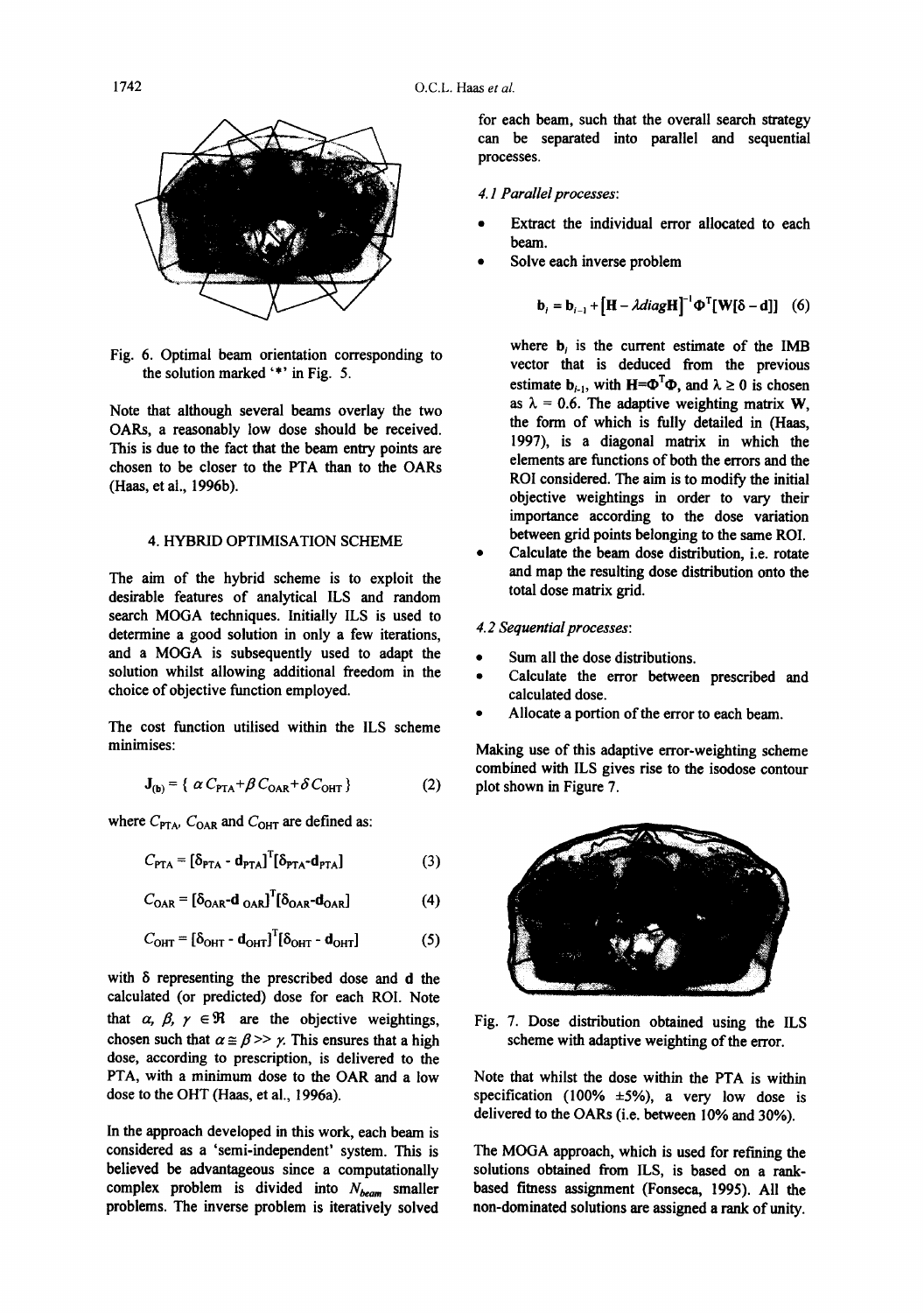The rank of the other solutions is given by the number of solutions by which these solutions are dominated. In order to focus the search in the most promising regions of the current non-dominated solutions, those with a similar rank are differentiated by making use of the following fimess function:

$$
Fitness = 2 - SP + 2(SP-I) (R + f(C_{PTA}C_{OAR}C_{OHT})
$$
  

$$
/ max(f(C_{PTA}C_{OAR}C_{OHT})) - 1) / (Nind-I)
$$
 (7)

where 
$$
f(C_{PTA}C_{OAR}C_{OHT})=(\alpha C_{PTA}+\beta C_{OAR}+\delta C_{OHT})
$$
 (8)

where  $\alpha$ ,  $\beta$  and  $\gamma$  represent the relative importance of each of the objectives,  $SP \in \mathcal{R}$ ,  $1 \leq SP \leq 2$  is the selective pressure,  $R$  is the rank of the individual, *Nind* is the number of individuals in the population and  $max(\mathcal{A}C_{\text{PTA}}C_{\text{OAR}}C_{\text{OHT}})$  is the maximum value of (5). The selective pressure is required to be kept low to avoid premature convergence. At each generation the best solution for each objective is recorded and compared to the solution that offers the best compromise.

#### 5. DETERMINATION OF COMPENSATOR PROFILES

The beam model developed here does not take into account the interaction of radiation outside the body structures. It is therefore necessary to determine a relationship between the beam profile and the compensator thickness. The compensators are manufactured in a tin zinc alloy (MCP 200) with a density of 7  $10^3$  kg/m<sup>3</sup>. The primary attenuation in the compensator is modelled as an exponential function of the thickness. Similar to (Jursinic, et al., 1994) the thickness  $h$  of compensators is given by:

$$
h = \frac{1}{\mu} \ln \left( \frac{D_{\gamma_2}}{100} \right) \tag{9}
$$

where  $D_{\varkappa}$  is the IMB profile at the point of equilibrium (Attix, 1986),  $\mu$  is the linear attenuation coefficient and  $h$  is the height (or thickness) of the compensator. However, this relationship does not account for the scatter within the compensator, which has a smoothing effect. This is modelled as a point spread function convolved with the primary component  $p=100e^{-\mu h}$  and, in an iterative manner, the compensator profile which fits the predicted IMB profile is deduced (Haas, 1997).

With reference to the experimental verification of the approach involving a five-field RTP considered in Section 6, the predicted IMB and corresponding compensator profiles for Beam 2 in the plan are given in Figures 8 and 9 respectively.



Fig. 8. Optimised IMB profile for Beam 2.



Fig. 9. Compensator profile for Beam 2, with correction for tool path.

The compensators are manufactured from the given compensator profiles using an industrial standard computer numerically controlled (CNC) machine and tool path generating code. In order to account for the diameter of the tool (6 mm) it is necessary to offset the tool path both on the left and on the right. The resulting compensators are shown in Figure I0.



Fig. 10. Illustrating the five compensators manufactured with a CNC machine at Waslgrave Hospital, NHS Trust, Coventry.

#### 6. EXPERIMENTAL VERIFICATION

In order to verify the overall approach of optimisation of beam orientation and IMB profiles, use is made of a semi-anatomical torso phantom, for which ROI outlines are shown in Figure 11.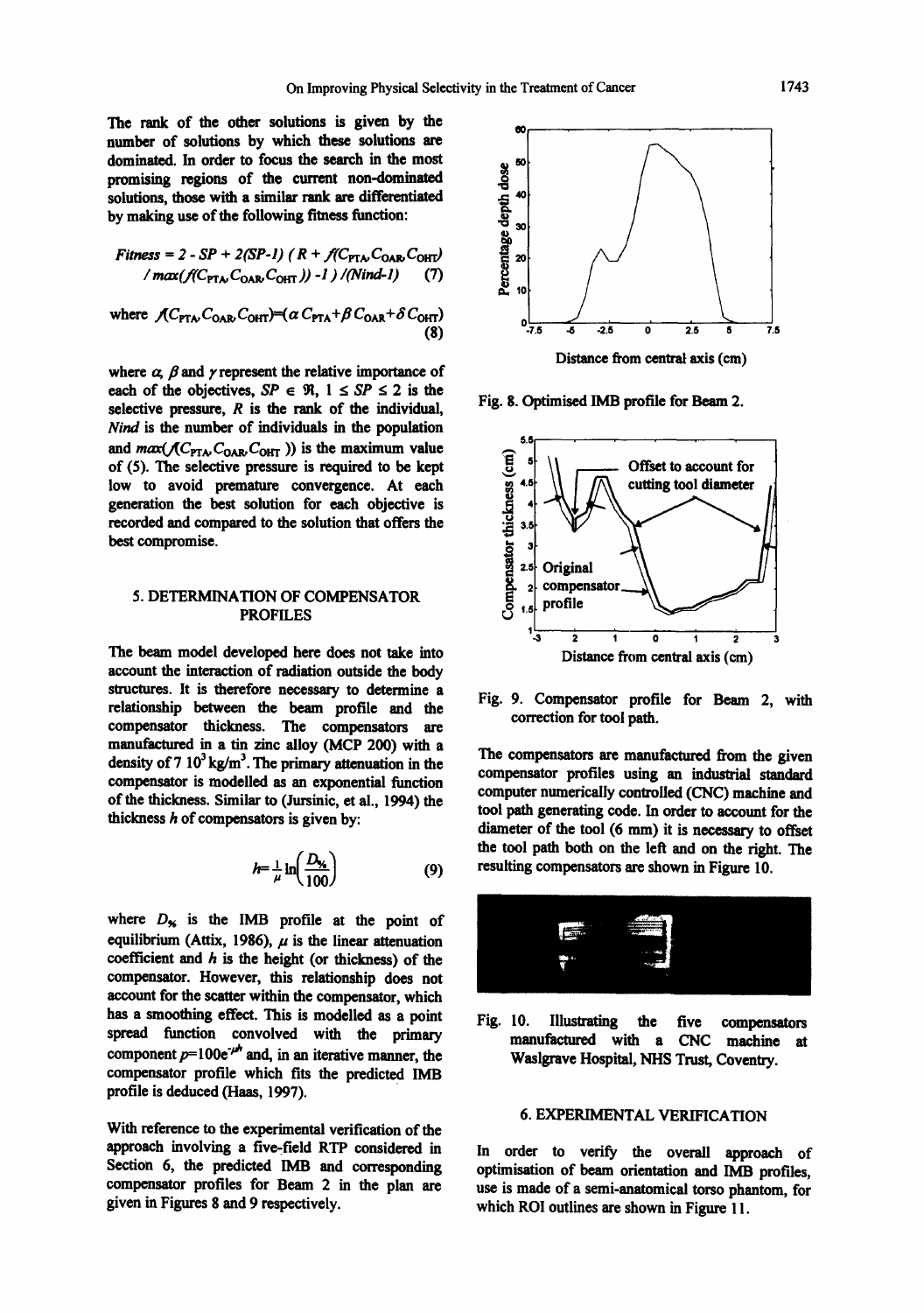

Fig. 11: Torso phantom contour with ROI outlined.

The ROI have been outlined to replicate the main anatomical structures encountered in the pelvic region, see Figure 4. A concave PTA, taken as being the prostate, has been outlined, and an OAR, taken as the rectum, is located in the concavity of the PTA. Another OAR, taken as the spine, is also considered.

The prescription requires that a high dose be delivered to the PTA whilst a low dose is to be received by the OARs, in this case the rectum, with a very low dose to the spine. The beam orientation has been selected such that it conforms well to the PTA, with limitation of the dose in the OARs being taken care of by optimising the IMB profiles.

The torso phantom is set up exactly as a patient would be, with a film positioned as a 'sandwich' through its centre, see Figure 12. It is then sealed to ensure that it remains clear until it is exposed to radiation.

The film represents a slice through the torso and, therefore, when it is exposed to the combination of IMBs produced by the compensators, it provides a density variation proportional to the dose received. The resulting dose distribution was then measured by scanning the film and this revealed a conformal dose distribution.



Fig. 12. Illustrating the experimental set-up at Walsgrave Hospital, NHS Trust, Coventry.

In order to determine the appropriate beam weightings it is necessary to take measurements using each compensator in order to ensure the correct exposure from the treatment machine is achieved. Linear accelerators used at Walsgrave Hospital are calibrated such that one monitor unit (mu) corresponds to a dose of 1 cGy, known as the calibration  $c$ , delivered at the point of equilibrium (Attix, 1986) by a 10 cm by 10 cm field, with an SSD=100 cm. The number of monitor units to be set for the  $t^{\text{th}}$  beam,  $M_i$  is then required to be calculated with respect to the calibration condition such that:

$$
M_i = \frac{D_i}{o_i \left(\frac{100}{SSD}\right)^2 c} \tag{10}
$$

where 
$$
D_i = D_{ISO} \frac{T_i}{T_{ISO}}
$$
 (11)

 $i=1...N_{beam}$ , where  $N_{beam} = 5$  in this work.

Note that  $D_i$  corresponds to doses measured at the point of equilibrium (3.5 cm depth for 25 MV) for each beam and  $T_i$  corresponds to the numerical value in terms of %DD at the same point in the predicted dose distribution. The subscript *ISO* refers to the point of intersection of all the beams, which is a single point known as the isocentre. In the first experiment  $D_{ISO} = 60 \text{ cGy}, T_{ISO} = 100, T_{i}, i=1...5 \text{ are}$ 43, 41, 32, 40, 27 respectively, leading to  $M_b$  *i*=1...5 as 32, 31, 18, 27, 20 respectively (Haas, 1997).

The delivery of a conformal treatment requires an accurate positioning of the compensators with respect to the patient. In order to achieve this, it is necessary to position the torso phantom such that the central axis of each beam passes through the isocentre of the PTA. The beams can then be rotated about the isocentre to their respective positions. Note that in order to spare the spine and to reduce the compensator height, Beam 4 is delivered as two small fields.

Isodose contour plots for predicted and measured dose distributions are shown in Figures 13 and 14 respectively. The isodose plots shown in Figure 13 have been calculated, with use being made of the ILS routine to determine a good first approximation of the beam profiles, that were then adapted to a divergent beam model with a MOGA.

With use being made of the optimisation procedure, it is possible to predict the resulting dosimetry from a given optimised treatment plan. Figure 13 shows the predicted dose distribution for the practical test case considered.